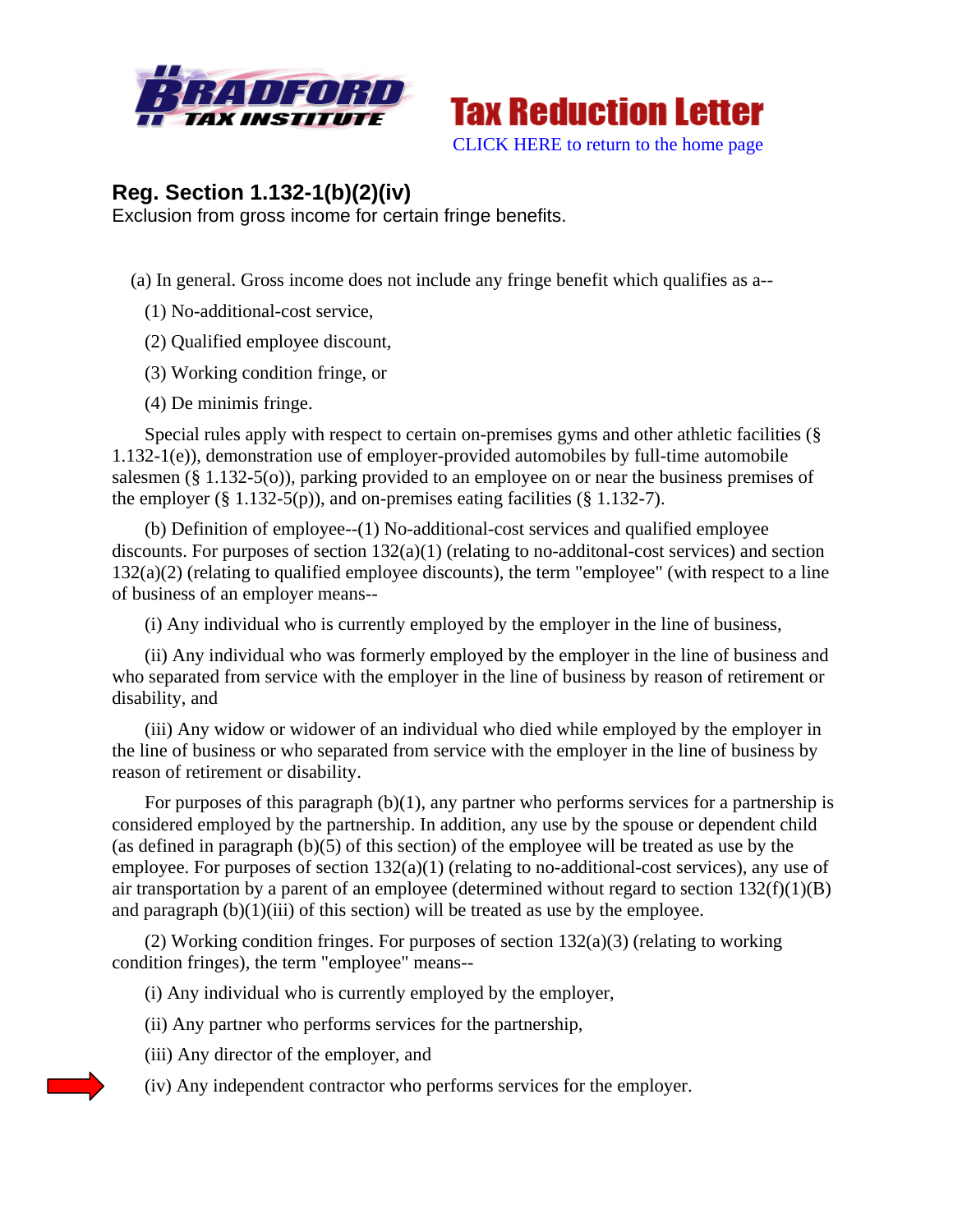Notwithstanding anything in this paragraph (b)(2) to the contrary, an independent contractor who performs services for the employer cannot exclude the value of parking or the use of consumer goods provided pursuant to a product testing program under § 1.132-5(n); in addition, any director of the employer cannot exclude the value of the use of consumer goods provided pursuant to a product testing program under § 1.132-5(n).

 (3) On-premises athletic facilities. For purposes of section 132(h)(5) (relating to on-premises athletic facilities), the term "employee" means--

(i) Any individual who is currently employed by the employer,

 (ii) Any individual who was formerly employed by the employer and who separated from service with the employer by reason of retirement or disability, and

 (iii) Any widow or widower of an individual who died while employed by the employer or who separated from service with the employer by reason of retirement or disability.

 For purposes of this paragraph (b)(3), any partner who performs services for a partnership is considered employed by the partnership. In addition, any use by the spouse or dependent child (as defined in paragraph  $(b)(5)$  of this section) of the employee will be treated as use by the employee.

 (4) De minimis fringes. For purposes of section 132(a)(4) (relating to de minimis fringes), the term "employee" means any recipient of a fringe benefit.

 (5) Dependent child. The term "dependent child" means any son, stepson, daughter, or stepdaughter of the employee who is a dependent of the employee, or both of whose parents are deceased and who has not attained age 25. Any child to whom section 152(e) applies will be treated as the dependent of both parents.

 (c) Special rules for employers--Effect of section 414. All employees treated as employed by a single employer under section 414 (b), (c), (m), or (o) will be treated as employed by a single employer for purposes of this section. Thus, employees of one corporation that is part of a controlled group of corporations may under certain circumstances be eligible to receive section 132 benefits from the other corporations that comprise the controlled group. However, the aggregation of employers described in this paragraph (c) does not change the other requirements for an exclusion, such as the line of business requirement. Thus, for example, if a controlled group of corporations consists of two corporations that operate in different lines of business, the corporations are not treated as operating in the same line of business even though the corporations are treated as one employer.

 (d) Customers not to include employees. For purposes of section 132 and the regulations thereunder, the term "customer" means any customer who is not an employee. However, the preceding sentence does not apply to section  $132(c)(2)$  (relating to the gross profit percentage for determining a qualified employee discount). Thus, an employer that provides employee discounts cannot exclude sales made to employees in determining the aggregate sales to customers.

 (e) Treatment of on-premises athletic facilities--(1) In general. Gross income does not include the value of any on-premises athletic facility provided by an employer to its employees. For purposes of section 132(h)(5) and this paragraph (e), the term "on-premises athletic facility" means any gym or other athletic facility (such as a pool, tennis court, or golf course)--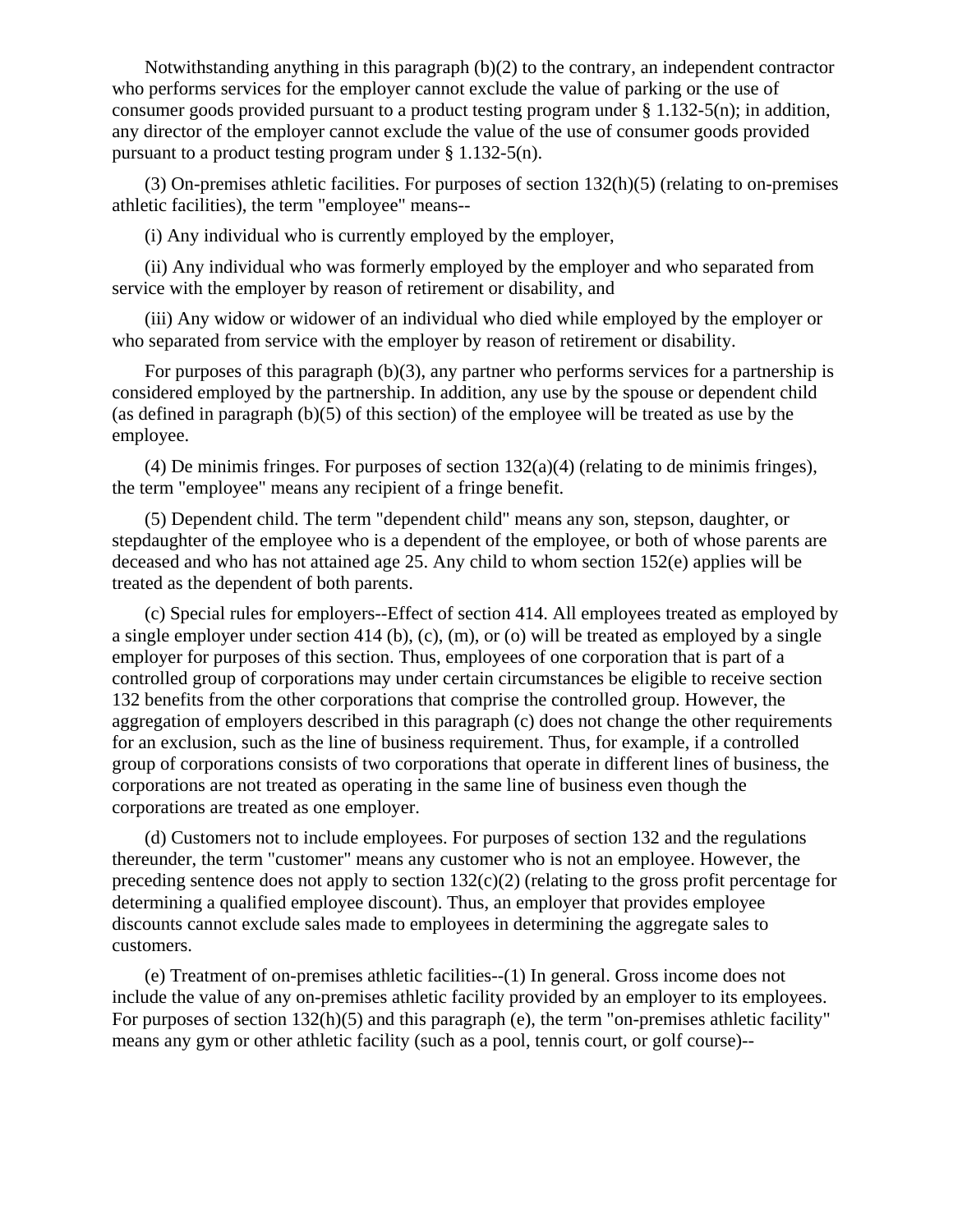(i) Which is located on the premises of the employer, (ii) Which is operated by the employer, and (iii) Substantially all of the use of which during the calendar year is by employees of the employer, their spouses, and their dependent children.

 For purposes of paragraph (e) (1) (iii) of this section, the term "dependent children" has the same meaning as the plural of the term "dependent child" in paragraph (b)(5) of this section. The exclusion of this paragraph (e) does not apply to any athletic facility if access to the facility is made available to the general public through the sale of memberships, the rental of the facility, or a similar arrangement.

 (2) Premises of the employer. The athletic facility need not be located on the employer's business premises. However, the athletic facility must be located on premises of the employer. The exclusion provided in this paragraph (e) applies whether the premises are owned or leased by the employer; in addition, the exclusion is available even if the employer is not a named lessee on the lease so long as the employer pays reasonable rent. The exclusion provided in this paragraph (e) does not apply to any athletic facility that is a facility for residential use. Thus, for example, a resort with accompanying athletic facilities (such as tennis courts, pool, and gym) would not qualify for the exclusion provided in this paragraph (e). An athletic facility is considered to be located on the employer's premises if the facility is located on the premises of a voluntary employees' beneficiary association funded by the employer.

 (3) Application of rules to membership in an athletic facility. The exclusion provided in this paragraph (e) does not apply to any membership in an athletic facility (including health clubs or country clubs) unless the facility is owned (or leased) and operated by the employer and substantially all the use of the facility is by employees of the employer, their spouses, and their dependent children. Therefore, membership in a health club or country club not meeting the rules provided in this paragraph (e) would not qualify for the exclusion.

 (4) Operation by the employer. An employer is considered to operate the athletic facility if the employer operates the facility through its own employees, or if the employer contracts out to another to operate the athletic facility. For example, if an employer hires an independent contractor to operate the athletic facility for the employer's employees, the facility is considered to be operated by the employer. In addition, if an athletic facility is operated by more than one employer, it is considered to be operated by each employer. For purposes of paragraph (e) (1) (iii) of this section, substantially all of the use of a facility that is operated by more than one employer must be by employees of the various employers, their spouses, and their dependent children. Where the facility is operated by more than one employer, an employer that pays rent either directly to the owner of the premises or to a sublessor of the premises is eligible for the exclusion. If an athletic facility is operated by a voluntary employees' beneficiary association funded by an employer, the employer is considered to operate the facility.

 (5) Nonapplicability of nondiscrimination rules. The nondiscrimination rules of section 132 and *§ 1*.132-8 do not apply to on-premises athletic facilities.

 (f) Nonapplicability of section 132 in certain cases--(1) Tax treatment provided for in another section. If the tax treatment or a particular fringe benefit is expressly provided for in another section of Chapter 1 of the Internal Revenue Code of 1986, section 132 and the applicable regulations (except for section 132 (e) and the regulations thereunder) do not apply to such fringe benefit. For example, because section 129 provides an exclusion from gross income for amounts paid or incurred by an employer for dependent care assistance for an employee, the exclusions under section 132 and this section do not apply to the provision by an employer to an employee of dependent care assistance. Similarly, because section 117 (d) applies to tuition